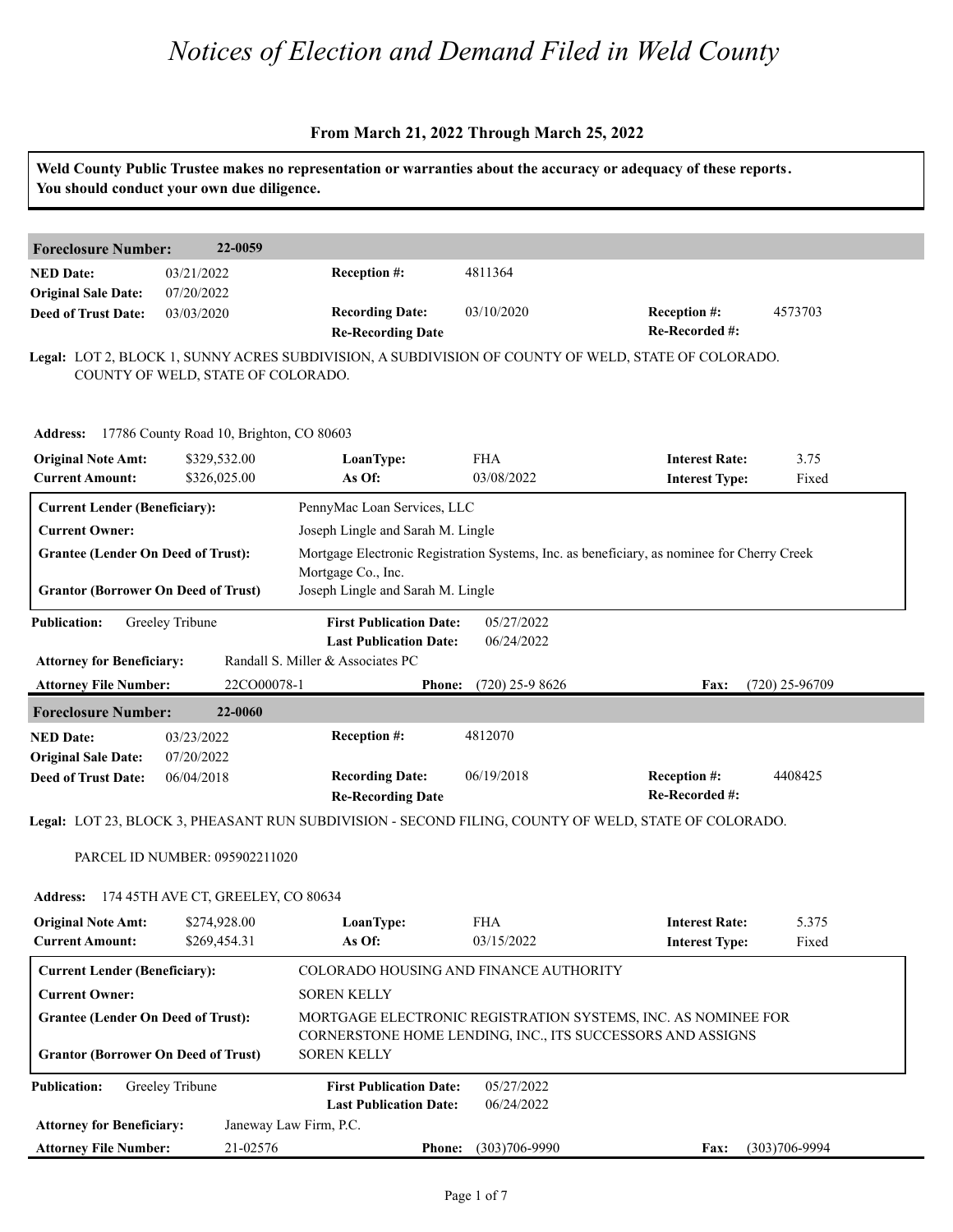#### **From March 21, 2022 Through March 25, 2022**

| You should conduct your own due diligence.                                              |                              |                                                                                  |                          | Weld County Public Trustee makes no representation or warranties about the accuracy or adequacy of these reports. |                  |
|-----------------------------------------------------------------------------------------|------------------------------|----------------------------------------------------------------------------------|--------------------------|-------------------------------------------------------------------------------------------------------------------|------------------|
| <b>Foreclosure Number:</b>                                                              | 22-0061                      |                                                                                  |                          |                                                                                                                   |                  |
| <b>NED Date:</b>                                                                        | 03/23/2022                   | Reception #:                                                                     | 4812071                  |                                                                                                                   |                  |
| <b>Original Sale Date:</b><br><b>Deed of Trust Date:</b>                                | 07/20/2022<br>02/22/2019     | <b>Recording Date:</b><br><b>Re-Recording Date</b>                               | 02/25/2019               | Reception #:<br>Re-Recorded #:                                                                                    | 4469199          |
|                                                                                         |                              | Legal: LOT 12 BLOCK 15 HIGHPLAINS FILING NO 3, COUNTY OF WELD, STATE OF COLORADO |                          |                                                                                                                   |                  |
| Address: 726 Canyon Lane, Lochbuie, CO 80603                                            |                              |                                                                                  |                          |                                                                                                                   |                  |
| <b>Original Note Amt:</b><br><b>Current Amount:</b>                                     | \$321,077.00<br>\$309,715.95 | LoanType:<br>As Of:                                                              | <b>FHA</b><br>03/16/2022 | <b>Interest Rate:</b><br><b>Interest Type:</b>                                                                    | 5.25<br>Fixed    |
| <b>Current Lender (Beneficiary):</b>                                                    |                              | Lakeview Loan Servicing, LLC                                                     |                          |                                                                                                                   |                  |
| <b>Current Owner:</b>                                                                   |                              | Delfino Rocha-Lobatos                                                            |                          |                                                                                                                   |                  |
| <b>Grantee (Lender On Deed of Trust):</b>                                               |                              |                                                                                  |                          | Mortgage Electronic Registration Systems, Inc., as Beneficiary, as nominee for Midwest                            |                  |
| <b>Grantor (Borrower On Deed of Trust)</b>                                              |                              | Mortgage Associates Corp, its successors and assigns<br>Delfino Rocha-Lobatos    |                          |                                                                                                                   |                  |
| <b>Publication:</b>                                                                     | Greeley Tribune              | <b>First Publication Date:</b><br><b>Last Publication Date:</b>                  | 05/27/2022<br>06/24/2022 |                                                                                                                   |                  |
| <b>Attorney for Beneficiary:</b>                                                        |                              | HALLIDAY, WATKINS & MANN, P.C.                                                   |                          |                                                                                                                   |                  |
| <b>Attorney File Number:</b>                                                            | CO10123                      | <b>Phone:</b>                                                                    | $(303)$ 27-40155         | Fax:                                                                                                              | $(303)$ 27-40159 |
| <b>Foreclosure Number:</b>                                                              | 22-0062                      |                                                                                  |                          |                                                                                                                   |                  |
| <b>NED Date:</b><br><b>Original Sale Date:</b>                                          | 03/24/2022                   | Reception #:                                                                     | 4812388                  |                                                                                                                   |                  |
| <b>Deed of Trust Date:</b>                                                              | 07/27/2022<br>11/15/2006     | <b>Recording Date:</b><br><b>Re-Recording Date</b>                               | 11/21/2006               | Reception #:<br>Re-Recorded #:                                                                                    | 3436527          |
| Legal: SEE ATTACHED LEGAL DESCRIPTION                                                   |                              |                                                                                  |                          |                                                                                                                   |                  |
| <b>Address:</b>                                                                         |                              | 2990 C Street Unit 61-103, Unit 61-103, Greeley, CO 80631                        |                          |                                                                                                                   |                  |
| <b>Original Note Amt:</b>                                                               | \$79,920.00                  | LoanType:                                                                        | <b>FNMA</b>              | <b>Interest Rate:</b>                                                                                             | 6.375            |
| <b>Current Amount:</b>                                                                  | \$60,580.07                  | As Of:                                                                           | 03/14/2022               | <b>Interest Type:</b>                                                                                             | Adjustable       |
| <b>Current Lender (Beneficiary):</b>                                                    |                              | Corporation Mortgage Loan Trust 2007-WF1                                         |                          | U.S. BANK NATIONAL ASSOCIATION, as Trustee for Structured Asset Securities                                        |                  |
| <b>Current Owner:</b>                                                                   |                              | Eloyd Felix Zamora                                                               |                          |                                                                                                                   |                  |
| <b>Grantee (Lender On Deed of Trust):</b><br><b>Grantor (Borrower On Deed of Trust)</b> |                              | WELLS FARGO BANK, N.A.<br>Eloyd Felix Zamora                                     |                          |                                                                                                                   |                  |
| <b>Publication:</b>                                                                     | Greeley Tribune              | <b>First Publication Date:</b><br><b>Last Publication Date:</b>                  | 06/03/2022<br>07/01/2022 |                                                                                                                   |                  |
| <b>Attorney for Beneficiary:</b>                                                        |                              | Janeway Law Firm, P.C.                                                           |                          |                                                                                                                   |                  |

**Phone: Fax:** 22-026317 (303)706-9990 (303)706-9994

**Attorney File Number:**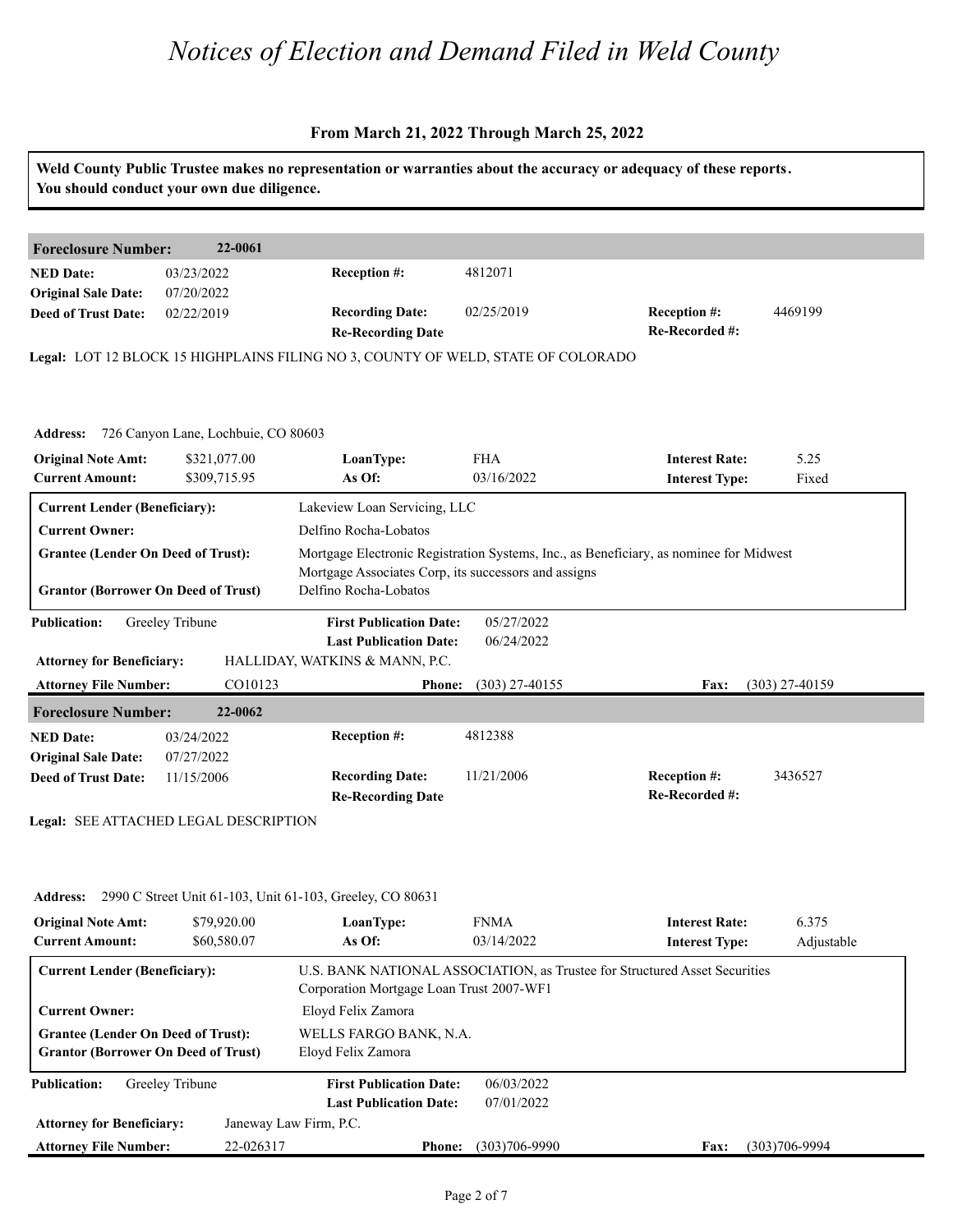| <b>Foreclosure Number:</b>                 | 22-0063                                 |                                                                                                          |                                                                                   |                                       |                |  |  |
|--------------------------------------------|-----------------------------------------|----------------------------------------------------------------------------------------------------------|-----------------------------------------------------------------------------------|---------------------------------------|----------------|--|--|
| <b>NED</b> Date:                           | 03/24/2022                              | Reception #:                                                                                             | 4812389                                                                           |                                       |                |  |  |
| <b>Original Sale Date:</b>                 | 07/27/2022                              |                                                                                                          |                                                                                   |                                       |                |  |  |
| <b>Deed of Trust Date:</b>                 | 07/02/2021                              | <b>Recording Date:</b><br><b>Re-Recording Date</b>                                                       | 07/14/2021                                                                        | <b>Reception #:</b><br>Re-Recorded #: | 4735487        |  |  |
|                                            |                                         | Legal: LOT 22, BLOCK 18, MEAD SQUARE, A SUBDIVISION OF THE TOWN OF MEAD, WELD COUNTY, STATE OF COLORADO. |                                                                                   |                                       |                |  |  |
|                                            |                                         |                                                                                                          |                                                                                   |                                       |                |  |  |
|                                            |                                         |                                                                                                          |                                                                                   |                                       |                |  |  |
|                                            | Address: 402 7th Street, Mead, CO 80542 |                                                                                                          |                                                                                   |                                       |                |  |  |
| <b>Original Note Amt:</b>                  | \$149,000.00                            | LoanType:                                                                                                | <b>FNMA</b>                                                                       | <b>Interest Rate:</b>                 | 3              |  |  |
| <b>Current Amount:</b>                     | \$149,000.00                            | As Of:                                                                                                   | 03/16/2022                                                                        | <b>Interest Type:</b>                 | Fixed          |  |  |
| <b>Current Lender (Beneficiary):</b>       |                                         | PNC Bank, National Association                                                                           |                                                                                   |                                       |                |  |  |
| <b>Current Owner:</b>                      |                                         | Barry L Dennhardt and Deborah M Dennhar                                                                  |                                                                                   |                                       |                |  |  |
| <b>Grantee (Lender On Deed of Trust):</b>  |                                         |                                                                                                          | Mortgage Electronic Registration Systems, Inc., as nominee for American Financing |                                       |                |  |  |
|                                            |                                         | Corporation, Its Successors and Assigns                                                                  |                                                                                   |                                       |                |  |  |
| <b>Grantor (Borrower On Deed of Trust)</b> |                                         | Barry L Dennhardt and Deborah M Dennhart                                                                 |                                                                                   |                                       |                |  |  |
| <b>Publication:</b>                        | Greeley Tribune                         | <b>First Publication Date:</b>                                                                           | 06/03/2022                                                                        |                                       |                |  |  |
|                                            |                                         | <b>Last Publication Date:</b>                                                                            | 07/01/2022                                                                        |                                       |                |  |  |
| <b>Attorney for Beneficiary:</b>           |                                         | McCarthy & Holthus, LLP                                                                                  |                                                                                   |                                       |                |  |  |
| <b>Attorney File Number:</b>               |                                         | CO-22-900323-LL<br><b>Phone:</b>                                                                         | $(877)369 - 6122$                                                                 | Fax:                                  | (866) 894-7369 |  |  |
|                                            | 22-0064                                 |                                                                                                          |                                                                                   |                                       |                |  |  |
| <b>Foreclosure Number:</b>                 | 03/24/2022                              | Reception #:                                                                                             | 4812390                                                                           |                                       |                |  |  |
| <b>NED Date:</b>                           | 07/27/2022                              |                                                                                                          |                                                                                   |                                       |                |  |  |
| <b>Original Sale Date:</b>                 |                                         | <b>Recording Date:</b>                                                                                   | 10/02/2015                                                                        | <b>Reception #:</b>                   | 4147112        |  |  |
| <b>Deed of Trust Date:</b>                 | 09/28/2015                              | <b>Re-Recording Date</b>                                                                                 |                                                                                   | Re-Recorded #:                        |                |  |  |

| <b>Address:</b>                                     |                                                                                         | 3406 BURLINGTON AVE, EVANS, CO 80620               |               |                          |                                                               |                   |  |
|-----------------------------------------------------|-----------------------------------------------------------------------------------------|----------------------------------------------------|---------------|--------------------------|---------------------------------------------------------------|-------------------|--|
| <b>Original Note Amt:</b><br><b>Current Amount:</b> | \$154,156.00<br>\$112,530.94                                                            | LoanType:<br>As Of:                                |               | <b>FHA</b><br>03/17/2022 | <b>Interest Rate:</b><br><b>Interest Type:</b>                | 5<br>Fixed        |  |
|                                                     | <b>Current Lender (Beneficiary):</b>                                                    | LAKEVIEW LOAN SERVICING, LLC                       |               |                          |                                                               |                   |  |
| <b>Current Owner:</b>                               |                                                                                         | WENDI ANN WILKIN                                   |               |                          |                                                               |                   |  |
|                                                     | <b>Grantee (Lender On Deed of Trust):</b><br><b>Grantor (Borrower On Deed of Trust)</b> | CORNERSTONE HOME LENDING, INC.<br>WENDI ANN WIKLIN |               |                          | MORTGAGE ELECTRONIC REGISTRATION SYSTEMS, INC. AS NOMINEE FOR |                   |  |
| <b>Publication:</b>                                 | Greeley Tribune                                                                         | <b>First Publication Date:</b>                     |               | 06/03/2022               |                                                               |                   |  |
|                                                     |                                                                                         | <b>Last Publication Date:</b>                      |               | 07/01/2022               |                                                               |                   |  |
| <b>Attorney for Beneficiary:</b>                    |                                                                                         | Barrett, Frappier & Weisserman, LLP                |               |                          |                                                               |                   |  |
| <b>Attorney File Number:</b>                        |                                                                                         | 00000009393836                                     | <b>Phone:</b> | $(303)350 - 3711$        | Fax:                                                          | $(303)813 - 1107$ |  |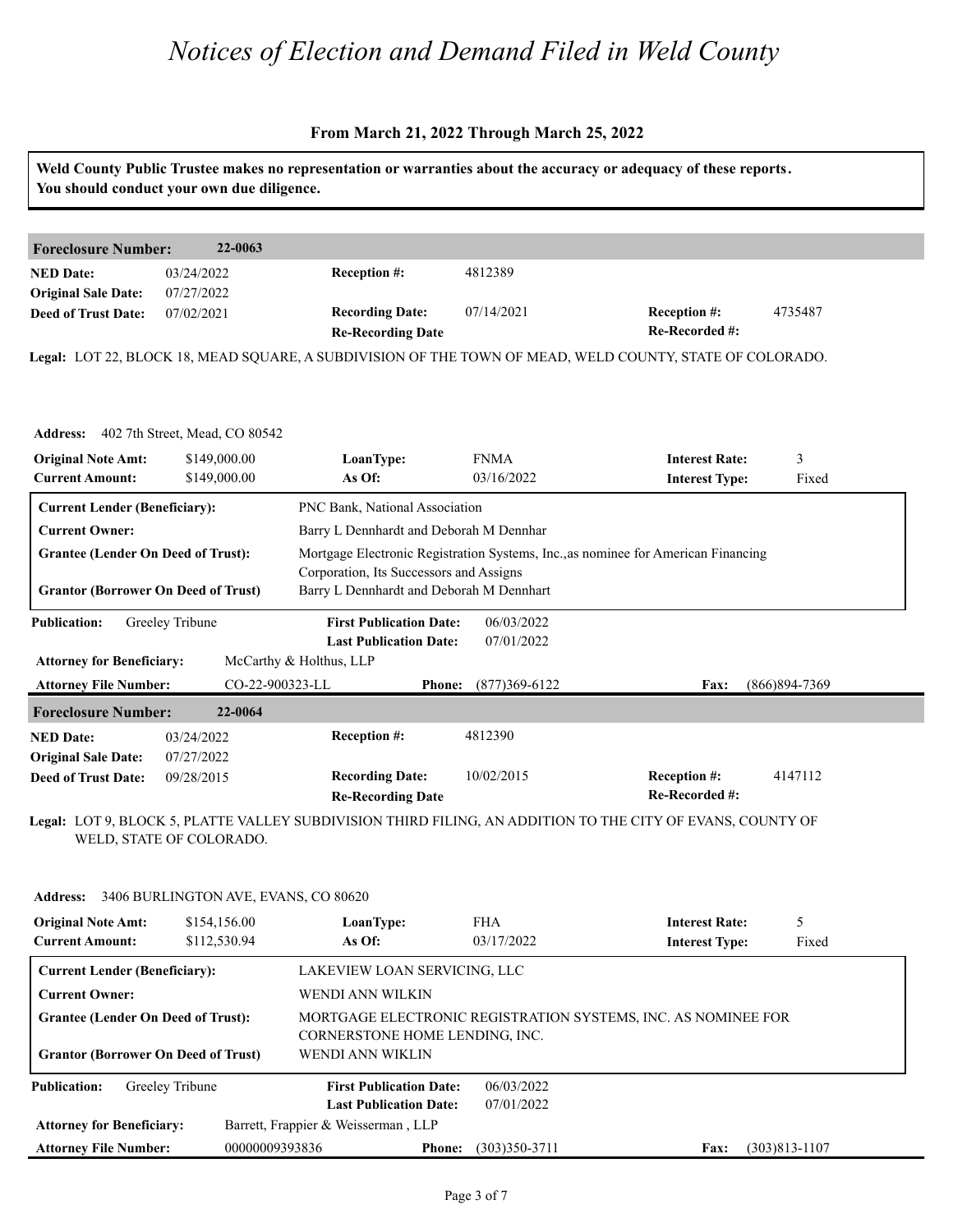#### **From March 21, 2022 Through March 25, 2022**

**Weld County Public Trustee makes no representation or warranties about the accuracy or adequacy of these reports. You should conduct your own due diligence. Foreclosure Number: 22-0065 NED Date: Re-Recorded #: Reception #:** 12/10/2015 4164552 **Re-Recording Date Recording Date: Reception #: Deed of Trust Date:**<br>**Deed of Trust Date: Legal:** LOT 173, MARGIL FARMS SECOND FILING, COUNTY OF WELD, STATE OF COLORADO 03/25/2022 07/27/2022 12/08/2015 4812848 Address: 17438 MARGIL ROAD, MEAD, CO 80542<br>**Original Note Amt: 18275,793.00** LoanType: F.<br>Current Amount: 18246,362.80 **As Of:** 0. **IoanType:** FNMA **Interest Rate:** 3<br> **As Of:** 03/17/2022 **Interest Type:** Fixed **LoanType:** \$275,793.00 \$246,362.80 FNMA **Interest Rate:** 03/17/2022 **Interest Type:** 3 Fixed **Current Lender (Beneficiary):** LAKEVIEW LOAN SERVICING, LLC **Current Owner:** ANTONIO JAY ALIRE **Grantee (Lender On Deed of Trust):** MORTGAGE ELECTRONIC REGISTRATION SYSTEMS, INC. AS NOMINEE FOR AMERICAN FINANCIAL RESOURCES, INC. **Grantor (Borrower On Deed of Trust)** ANTONIO JAY ALIRE **Publication: Attorney for Beneficiary: Attorney File Number: Last Publication Date: Phone:** (303)350-3711 **Fax:** (303)813-1107 **First Publication Date:** Barrett, Frappier & Weisserman , LLP 06/03/2022 07/01/2022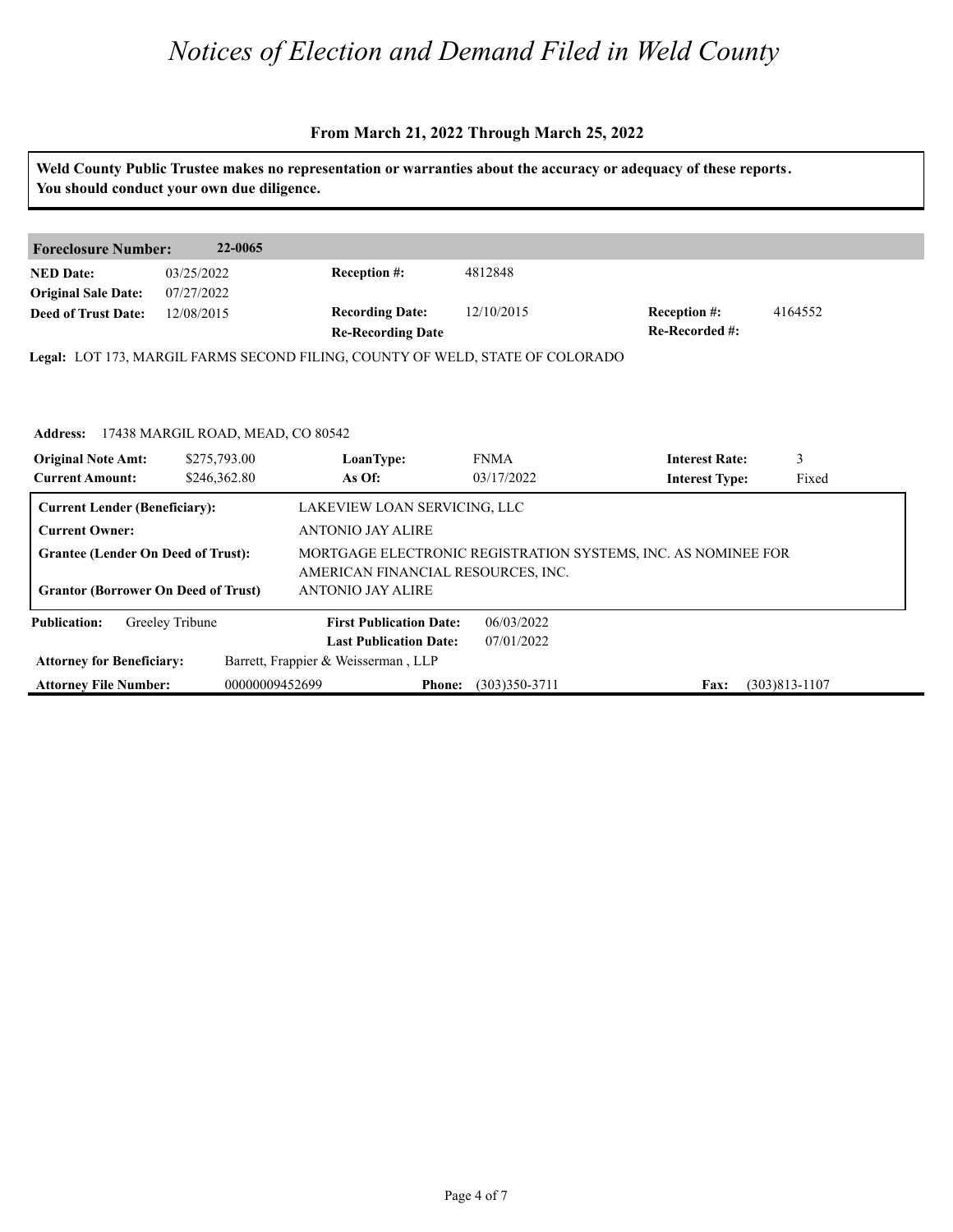|                                                                                                                                                                         |                                                                                                |                                                                                                      |                          | Weld County Public Trustee makes no representation or warranties about the accuracy or adequacy of these reports. |                |
|-------------------------------------------------------------------------------------------------------------------------------------------------------------------------|------------------------------------------------------------------------------------------------|------------------------------------------------------------------------------------------------------|--------------------------|-------------------------------------------------------------------------------------------------------------------|----------------|
|                                                                                                                                                                         | You should conduct your own due diligence.                                                     |                                                                                                      |                          |                                                                                                                   |                |
| <b>Foreclosure Number:</b>                                                                                                                                              | 22-0066                                                                                        |                                                                                                      |                          |                                                                                                                   |                |
| <b>NED Date:</b><br><b>Original Sale Date:</b>                                                                                                                          | 03/25/2022<br>07/27/2022                                                                       | <b>Reception #:</b>                                                                                  | 4812849                  |                                                                                                                   |                |
| <b>Deed of Trust Date:</b>                                                                                                                                              | 05/17/2019                                                                                     | <b>Recording Date:</b><br><b>Re-Recording Date</b>                                                   | 05/21/2019               | Reception #:<br>Re-Recorded #:                                                                                    | 4490949        |
| COLORADO.                                                                                                                                                               |                                                                                                | Legal: LOT 12, BLOCK 7, FOX RUN SUBDIVISION, THIRD FILING, CITY OF GREELEY, COUNTY OF WELD, STATE OF |                          |                                                                                                                   |                |
|                                                                                                                                                                         |                                                                                                | APN#: 095909120012 PURSUANT TO AFFIDAVIT OF SCRIVENER'S ERROR RECORDED ON 03/17/2022 AT RECEPTION    |                          |                                                                                                                   |                |
|                                                                                                                                                                         | NO. 4810764 TO CORRECT LEGAL DESCRIPTION.<br>Address: 6302 W 13th Street Dr, Greeley, CO 80634 |                                                                                                      |                          |                                                                                                                   |                |
|                                                                                                                                                                         | \$328,932.00                                                                                   | LoanType:<br>As Of:                                                                                  | <b>FHA</b><br>03/18/2022 | <b>Interest Rate:</b>                                                                                             | 4.875<br>Fixed |
| <b>Current Lender (Beneficiary):</b>                                                                                                                                    | \$325,232.19                                                                                   | COLORADO HOUSING AND FINANCE AUTHORITY                                                               |                          | <b>Interest Type:</b>                                                                                             |                |
| <b>Original Note Amt:</b><br><b>Current Amount:</b><br><b>Current Owner:</b><br><b>Grantee (Lender On Deed of Trust):</b><br><b>Grantor (Borrower On Deed of Trust)</b> |                                                                                                | Orrin Tyrell Mock<br>DYK MORTGAGE CORPORATION, ITS SUCCESSORS AND ASSIGNS<br>Orrin Tyrell Mock       |                          | MORTGAGE ELECTRONIC REGISTRATION SYSTEMS, INC. AS NOMINEE FOR VAN                                                 |                |
| <b>Publication:</b>                                                                                                                                                     | Greeley Tribune                                                                                | <b>First Publication Date:</b><br><b>Last Publication Date:</b>                                      | 06/03/2022<br>07/01/2022 |                                                                                                                   |                |
| <b>Attorney for Beneficiary:</b>                                                                                                                                        |                                                                                                | Janeway Law Firm, P.C.                                                                               |                          |                                                                                                                   |                |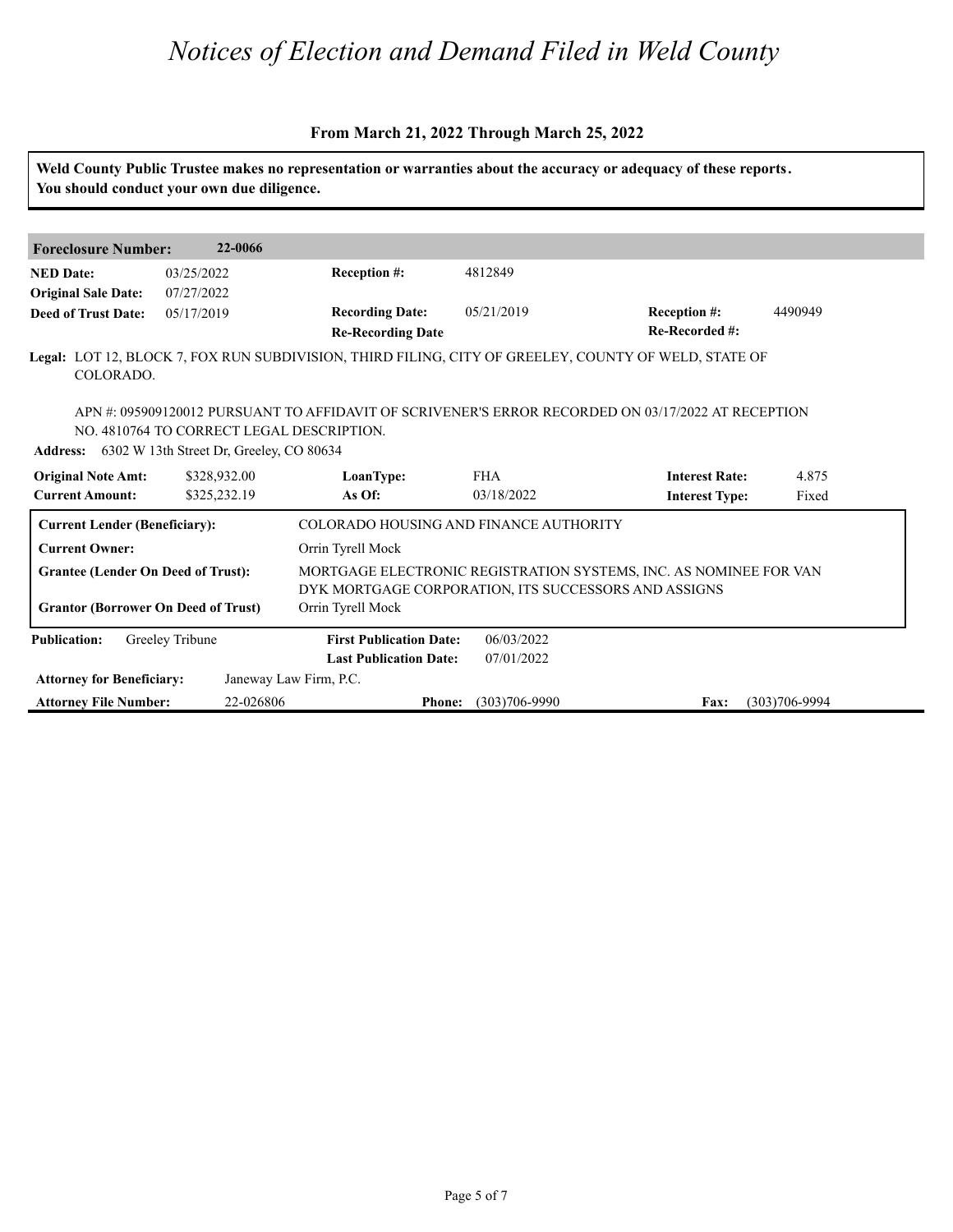| <b>Foreclosure Number:</b>                          | 22-0067                                                                           |                                                    |            |                                                                                               |         |
|-----------------------------------------------------|-----------------------------------------------------------------------------------|----------------------------------------------------|------------|-----------------------------------------------------------------------------------------------|---------|
| <b>NED Date:</b><br><b>Original Sale Date:</b>      | 03/25/2022<br>07/27/2022                                                          | Reception #:                                       | 4812850    |                                                                                               |         |
| <b>Deed of Trust Date:</b>                          | 12/06/2019                                                                        | <b>Recording Date:</b><br><b>Re-Recording Date</b> | 12/13/2019 | Reception #:<br>Re-Recorded #:                                                                | 4550180 |
|                                                     | Legal: SEE ATTACHED LEGAL DESCRIPTION                                             |                                                    |            |                                                                                               |         |
|                                                     | APN#: R8951831/131131401003                                                       |                                                    |            |                                                                                               |         |
|                                                     |                                                                                   |                                                    |            |                                                                                               |         |
|                                                     | CORRECT LEGAL DESCRIPTION.<br>Address: 6170 Mallow Grn, #271, Frederick, CO 80530 |                                                    |            | PURSUANT TO AFFIDAVIT OF SCRIVENER'S ERROR RECORDED ON 03/21/2022 AT RECEPTION NO. 4811372 TO |         |
|                                                     | \$216,015.00                                                                      | LoanType:                                          | <b>FHA</b> | <b>Interest Rate:</b>                                                                         | 4.25    |
| <b>Original Note Amt:</b><br><b>Current Amount:</b> | \$214,213.47                                                                      | As Of:                                             | 03/21/2022 | <b>Interest Type:</b>                                                                         | Fixed   |
| <b>Current Lender (Beneficiary):</b>                |                                                                                   | COLORADO HOUSING AND FINANCE AUTHORITY             |            |                                                                                               |         |
| <b>Current Owner:</b>                               |                                                                                   | Allison Renee Litschewski AND Logan James Dodge    |            |                                                                                               |         |
| <b>Grantee (Lender On Deed of Trust):</b>           |                                                                                   |                                                    |            | MORTGAGE ELECTRONIC REGISTRATION SYSTEMS, INC. AS NOMINEE FOR                                 |         |
|                                                     |                                                                                   |                                                    |            | CROSSCOUNTRY MORTGAGE, LLC., ITS SUCCESSORS AND ASSIGNS                                       |         |
| <b>Grantor (Borrower On Deed of Trust)</b>          |                                                                                   | Allison Renee Litschewski AND Logan James Dodge    |            |                                                                                               |         |
| <b>Publication:</b>                                 | Greeley Tribune                                                                   | <b>First Publication Date:</b>                     | 06/03/2022 |                                                                                               |         |
|                                                     |                                                                                   | <b>Last Publication Date:</b>                      | 07/01/2022 |                                                                                               |         |
| <b>Attorney for Beneficiary:</b>                    |                                                                                   | Janeway Law Firm, P.C.                             |            |                                                                                               |         |